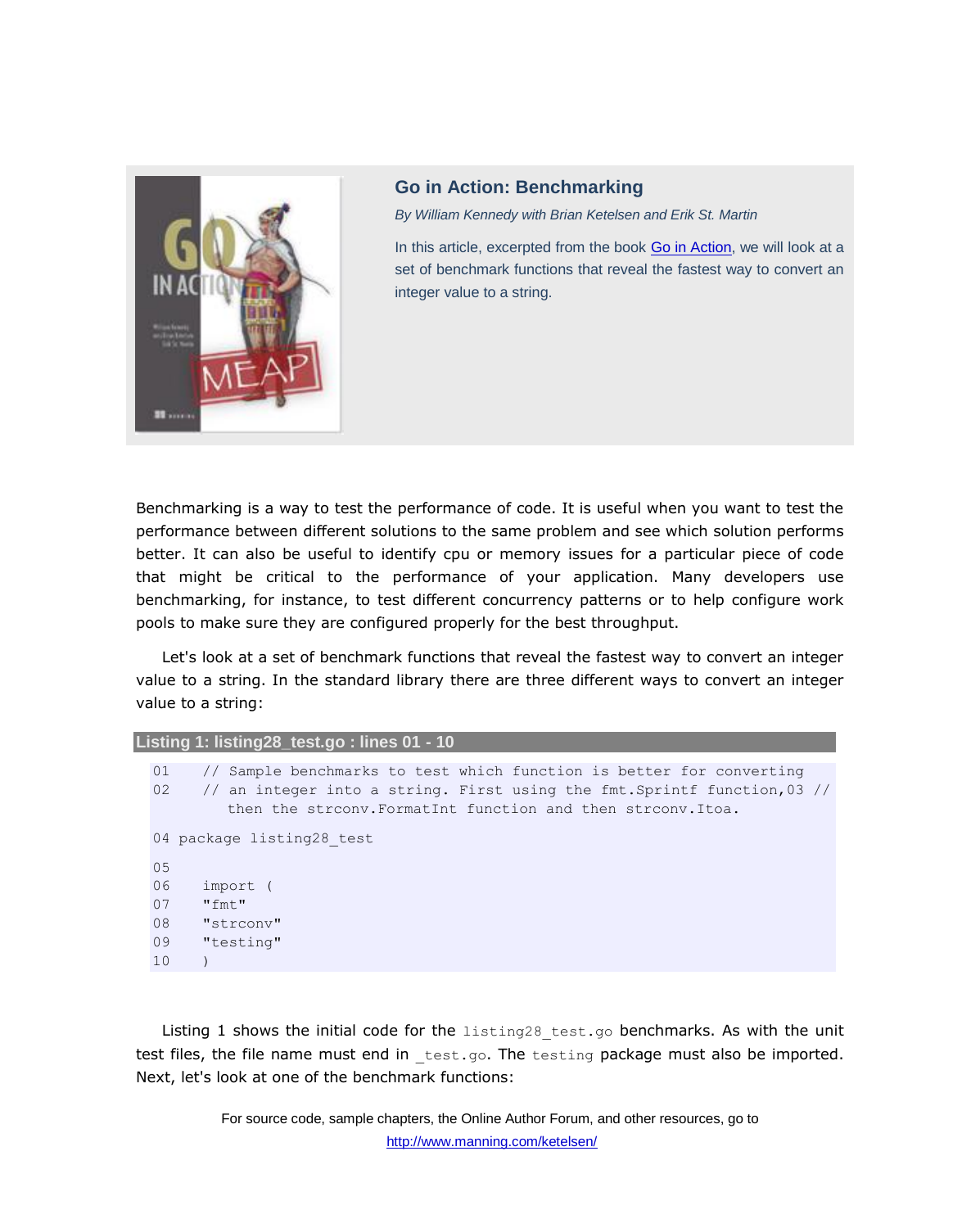**Listing 2: listing28\_test.go : lines 12 - 22**

```
12 // BenchmarkSprintf provides performance numbers for the 
13 // fmt.Sprintf function.
14 func BenchmarkSprintf(b *testing.B) {
15 number := 10
16 17 b.ResetTimer()
18
19 for i := 0; i < b.N; i++ {
20 fmt.Sprintf("%d", number)
21 }
22 }
```
On line 14 in listing 2, we see the first benchmark called BenchmarkSprintf. Benchmark functions begin with the word Benchmark and take as their only parameter a pointer of type testing.B. In order for the benchmarking framework to calculate performance, it must run the code over and over again for a period of time. This is where the for loop comes in:

```
Listing 3: listing28_test.go : lines 19 - 22
19 for i := 0; i < b.N; i++ {
20 fmt.Sprintf("%d", number)
21 }
22 }
```
The  $for$  loop on line 19 in listing 3, shows how to use the  $b \cdot N$  value. On line 20, we have the call to the Sprintf function from the fmt package. This is the function we are benchmarking to convert an integer value into a string.

By default, the benchmarking framework will call the benchmark function over and over again for at least one second. Each time the framework calls the benchmark function, it will increase the value of  $b.N.$  On the very first call, the value of  $b.N$  will be 1. It is important to place all the code to benchmark inside the loop and to use the  $b \cdot N$  value. If this is not done, the results can not be trusted.

If we just want to run benchmark functions, we need to use the -bench option:

| Listing 4: Running the benchmark test. |  |  |  |  |                                                  |  |
|----------------------------------------|--|--|--|--|--------------------------------------------------|--|
|                                        |  |  |  |  |                                                  |  |
|                                        |  |  |  |  | qo test -v -run="none" -bench="BenchmarkSprintf" |  |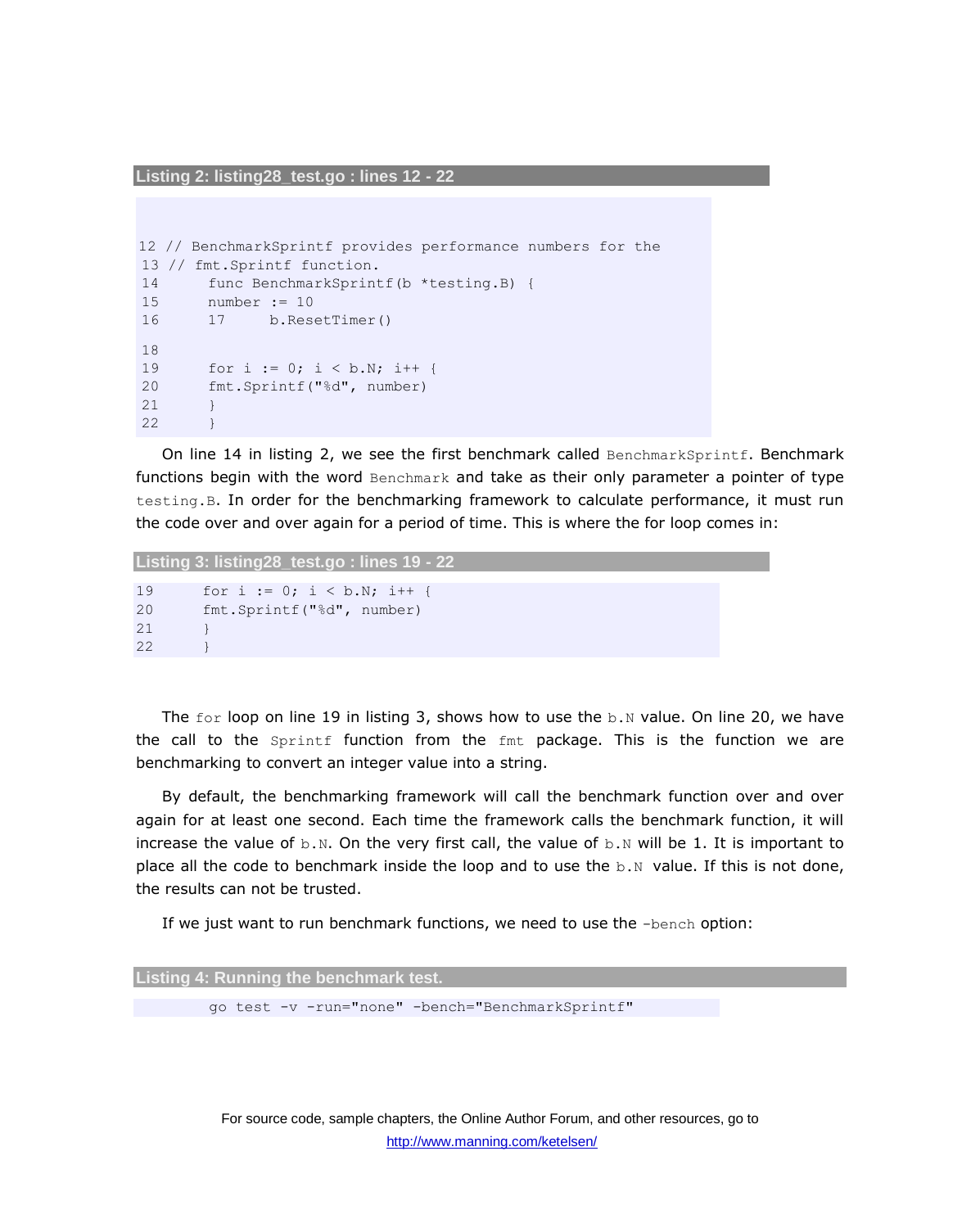In our call to  $q\circ$  test, we specified the  $-run$  option passing the string "none" to make sure no unit tests are run prior to running the specified benchmark function. Both these options take a regular expression to filter the tests to run. Since there is no unit test function that has none in its name, it eliminates any unit tests from running. When we issue this command, we get the following output:

|                                   |                  | \$ go test -v -run="none" -bench="BenchmarkSprintf" |             |               |  |  |
|-----------------------------------|------------------|-----------------------------------------------------|-------------|---------------|--|--|
| testing: warning: no tests to run |                  |                                                     |             |               |  |  |
| <b>PASS</b>                       |                  |                                                     |             |               |  |  |
|                                   | BenchmarkSprintf | 5000000                                             | $257$ ns/op |               |  |  |
| ok                                |                  | github.com/goinaction/code/chapter9/listing05       |             | <b>1.551s</b> |  |  |

## Figure 1: Running a single benchmark.

It starts out specifying that there are no tests to run and then proceeds to run the BenchmarkSprintf benchmark. After the word PASS, we see the result of running the benchmark function. The first number 5000000 represents the number of times the code inside the loop was executed. In this case that is five million times. The next numbers represents the performance of the code based on the number of nanoseconds per operation. So, the performance of using the *Sprintf* function in this context is it takes 257 nanoseconds on average per call.

The final output from running the benchmark shows *ok* to represent the benchmark finished properly. Then the name of the code file that was executed is displayed and finally the total time the benchmark ran. The default minimum run time for a benchmark is 1 second. You can see how the framework still ran the test for approximately a second and a half. There is another option called -benchtime if you want to have the test run longer. Let's run the test again using a bench time of three seconds:



Figure 2: Running a single benchmark with the -benchtime option.

This time the Sprintf function was run twenty million times for a period of 5.275 seconds. The performance of the function didn't change much. This time the performance was 250

> For source code, sample chapters, the Online Author Forum, and other resources, go to http://www.manning.com/ketelsen/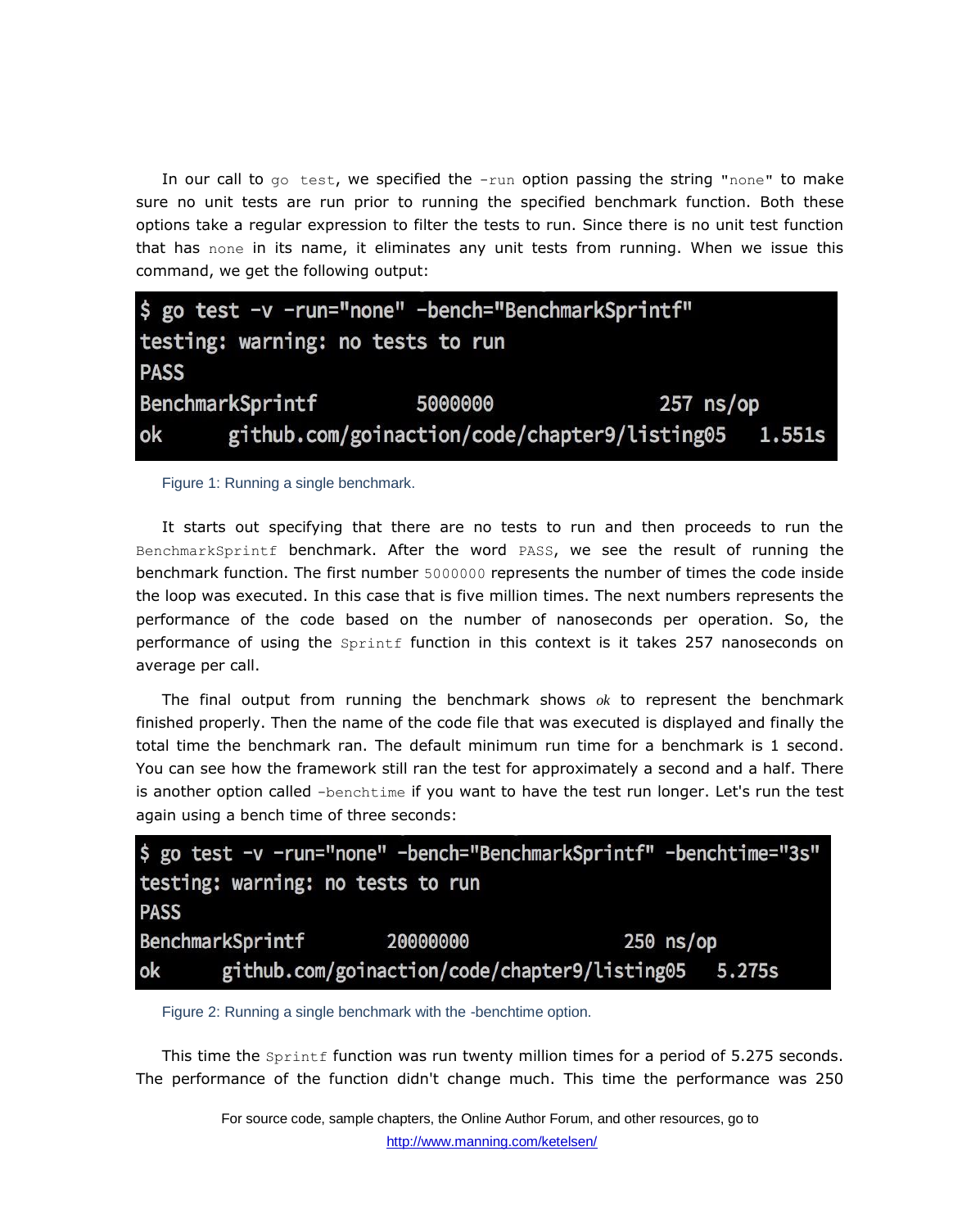nanoseconds per operation. Sometimes by increasing the bench time, you can get a more accurate reading of performance. Increasing the bench time over three seconds for most tests tends to not provide any difference for an accurate reading. But each benchmark is different.

Let's look at the other two benchmark functions and then run all three benchmarks together to see what is the fastest way to convert an integer value to a string:

```
Listing 5: listing28_test.go : lines 24 - 46
```

```
24 // BenchmarkFormat provides performance numbers for the 25 // 
strconv.FormatInt function.
26 func BenchmarkFormat(b *testing.B) {
27 number := int64(10)
28
29 b.ResetTimer()
30
31 for i := 0; i < b.N; i++ {
32 strconv.FormatInt(number, 10)
33 }
34 }
35
36 // BenchmarkItoa provides performance numbers for the 37 // 
strconv.Itoa function.
38 func BenchmarkItoa(b *testing.B) {
39 number := 10
40
41 b.ResetTimer()
42
43 for i := 0; i < b.N; i++ {
44 strconv.Itoa(number)
45 }
46 }
```
Listing 5 shows the other two benchmark functions. The BenchmarkFormat function benchmarks the use of the FormatInt function from the strconv package. The BenchmarkItoa function benchmarks the use of the Itoa function from the same strconv package. You can see the same pattern in these two other benchmark function as in the BenchmarkSprintf function. The call is inside the for loop using b.N to control the number of iterations for each call.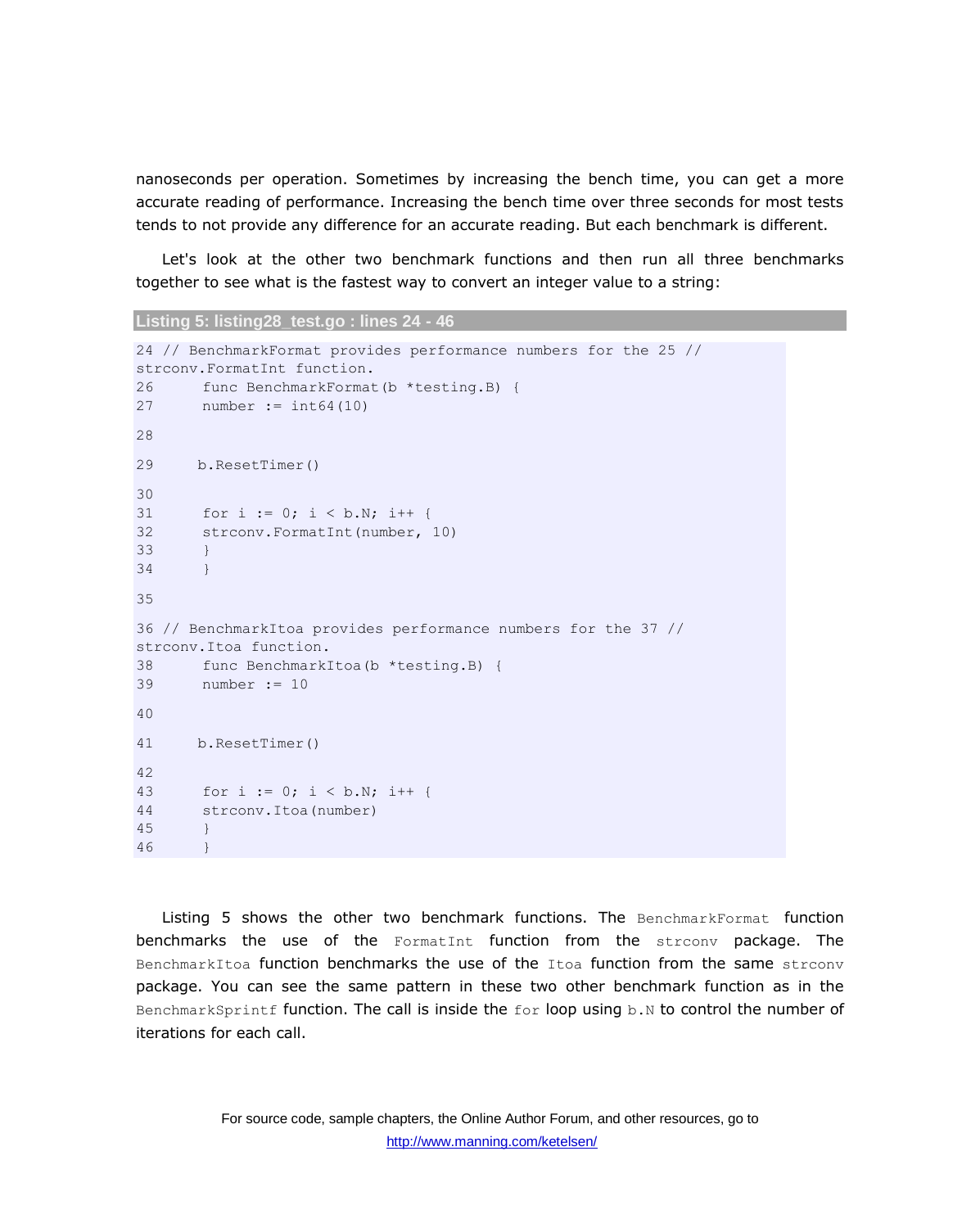One thing we skipped over was the call to  $b$ . ResetTimer, which is used in all three benchmark functions. This method is useful to reset the timer when initialization is required before the code can start executing the loop. To have the most accurate benchmark times you can, use this method.

When we run all the benchmark functions for a minimum of three seconds, we get the following result:

| \$ go test -v -run="none" -bench=. -benchtime="3s" |  |                                               |             |  |  |  |
|----------------------------------------------------|--|-----------------------------------------------|-------------|--|--|--|
| testing: warning: no tests to run                  |  |                                               |             |  |  |  |
| <b>PASS</b>                                        |  |                                               |             |  |  |  |
| BenchmarkSprintf 20000000                          |  |                                               | $258$ ns/op |  |  |  |
| BenchmarkFormat 100000000                          |  | $46.8$ ns/op                                  |             |  |  |  |
| BenchmarkItoa 100000000                            |  | $50.1$ ns/op                                  |             |  |  |  |
| ok                                                 |  | github.com/goinaction/code/chapter9/listing05 | 15.228s     |  |  |  |

Figure 3: Running all three benchmarks.

The results show that the BenchmarkFormat test function runs the fastest at 46.8 nanoseconds per operation. The BenchmarkItoa comes in a close second at  $50.1$  nanoseconds per operation. Both of those benchmarks were much faster than the use of the Sprintf function.

Another great option you can use when running benchmarks is the -benchmem option. It will provide information about the number of allocations and bytes per allocation for a given test. Let's use that option with the benchmark:

| \$ go test -v -run="none" -bench=. -benchtime="3s" -benchmem |              |            |             |  |  |  |  |
|--------------------------------------------------------------|--------------|------------|-------------|--|--|--|--|
| testing: warning: no tests to run                            |              |            |             |  |  |  |  |
| <b>PASS</b>                                                  |              |            |             |  |  |  |  |
| BenchmarkSprintf<br>20000000                                 | $262$ ns/op  | $16 B$ /op | 2 allocs/op |  |  |  |  |
| BenchmarkFormat 100000000                                    | $47.1$ ns/op | 2 B/op     | 1 allocs/op |  |  |  |  |
| BenchmarkItoa<br>100000000                                   | $50.2$ ns/op | 2 B(op     | 1 allocs/op |  |  |  |  |
| ok<br>github.com/goinaction/code/chapter9/listing05          | 15.339s      |            |             |  |  |  |  |

Figure 4: Running benchmark with the -benchmem option.

This time with the output we see two new values. A value for  $B/\text{op}$  and one for allocs/op. The allocs/op value represents the number of heap allocations per operation. We can see the Sprintf functions allocate two values on the heap per operation and the other two function allocation one value per operation. The  $B/\text{op}$  value represents the number of bytes per